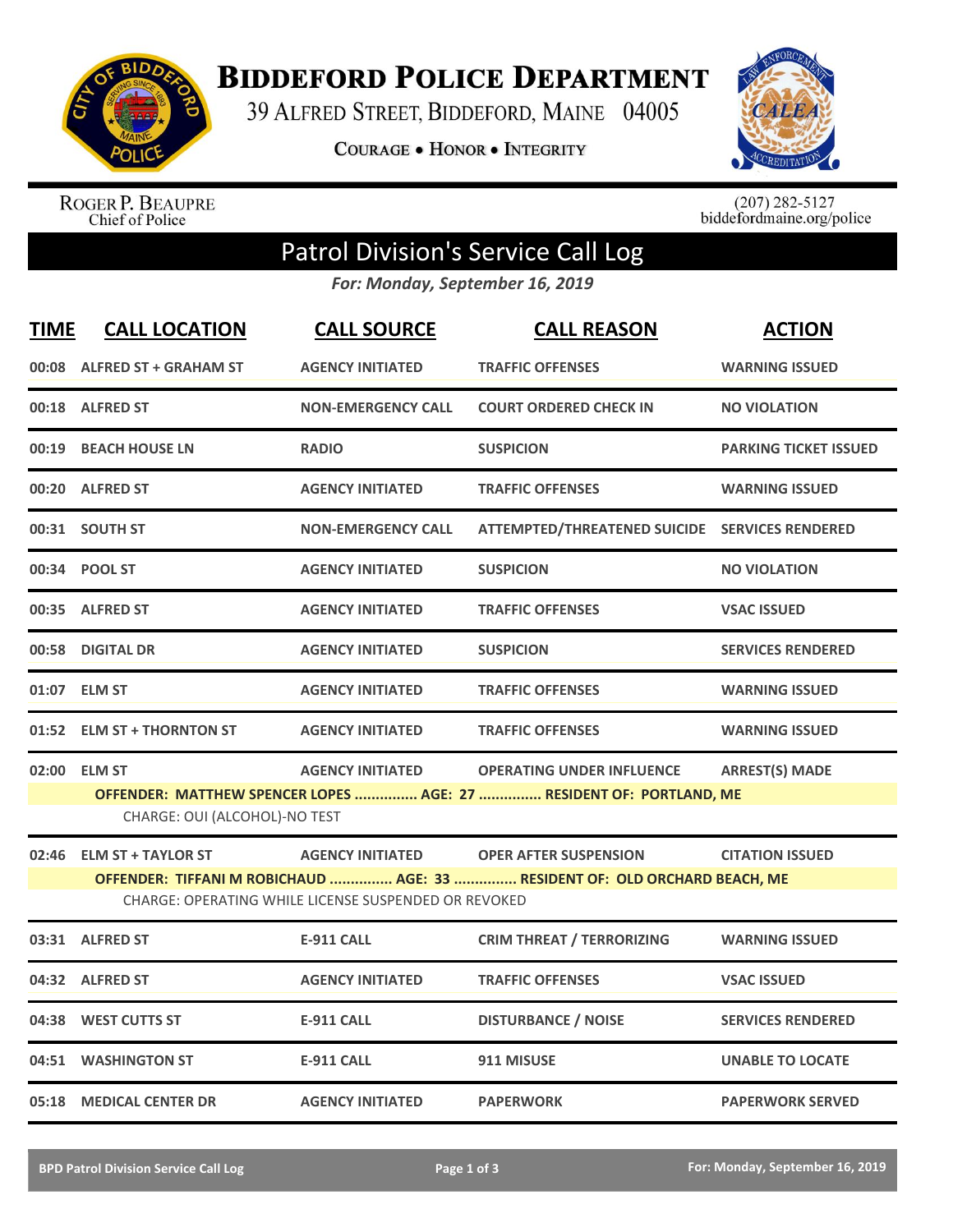| <b>TIME</b> | <b>CALL LOCATION</b>         | <b>CALL SOURCE</b>        | <b>CALL REASON</b>                     | <b>ACTION</b>                |
|-------------|------------------------------|---------------------------|----------------------------------------|------------------------------|
|             | 05:44 PRECOURT ST + MORIN ST | <b>NON-EMERGENCY CALL</b> | <b>DISABLED VEHICLE</b>                | <b>SERVICES RENDERED</b>     |
|             | 07:11 SOUTH ST               | <b>E-911 CALL</b>         | 911 MISUSE                             | <b>WARNING ISSUED</b>        |
|             | 08:12 HILL ST                | <b>AGENCY INITIATED</b>   | <b>TRAFFIC OFFENSES</b>                | <b>WARNING ISSUED</b>        |
|             | 08:12 MAIN ST + YORK ST      | <b>NON-EMERGENCY CALL</b> | <b>CHECK WELFARE</b>                   | <b>SERVICES RENDERED</b>     |
|             | 08:20 ALFRED ST              | <b>WALK-IN AT STATION</b> | <b>VIOL OF BAIL CONDITIONS</b>         | <b>REPORT TAKEN</b>          |
|             | 09:12 BACON ST               | <b>NON-EMERGENCY CALL</b> | <b>SEX OFFENDER REGISTRATION</b>       | <b>SERVICES RENDERED</b>     |
|             | 09:26 SOUTH ST               | <b>WALK-IN AT STATION</b> | <b>HARASSMENT</b>                      | <b>UNFOUNDED</b>             |
|             | 09:42 BOULDER WAY            | <b>NON-EMERGENCY CALL</b> | <b>THEFT</b>                           | <b>REPORT TAKEN</b>          |
|             | 10:19 ALFRED ST              | <b>WALK-IN AT STATION</b> | <b>PAPERWORK</b>                       | <b>SERVICES RENDERED</b>     |
|             | 11:08 ELM ST                 | <b>NON-EMERGENCY CALL</b> | <b>FRAUD (INSUFFICIENT FUNDS)</b>      | <b>SERVICES RENDERED</b>     |
|             | 11:09 MAIN ST                | <b>NON-EMERGENCY CALL</b> | <b>SUSPICION</b>                       | <b>REPORT TAKEN</b>          |
|             | 11:39 ADAMS ST               | <b>NON-EMERGENCY CALL</b> | <b>CHECK WELFARE</b>                   | <b>SERVICES RENDERED</b>     |
|             | 11:48 GRAHAM ST              | <b>NON-EMERGENCY CALL</b> | <b>FRAUD</b>                           | <b>REPORT TAKEN</b>          |
|             | 12:02 POOL ST + HIGH ST      | <b>NON-EMERGENCY CALL</b> | <b>SUSPICION</b>                       | <b>NO VIOLATION</b>          |
|             | 12:14 ALFRED ST              | <b>E-911 CALL</b>         | 911 MISUSE                             | <b>SERVICES RENDERED</b>     |
|             | 12:38 CLARK ST + ALFRED ST   | <b>E-911 CALL</b>         | <b>SUSPICION</b>                       | <b>NEGATIVE CONTACT</b>      |
|             | 12:43 ST MARYS ST            | <b>WALK-IN AT STATION</b> | <b>PAPERWORK</b>                       | <b>SERVICES RENDERED</b>     |
|             | 12:50 SUMMER ST              | <b>WALK-IN AT STATION</b> | <b>HARASSMENT</b>                      | <b>REPORT TAKEN</b>          |
|             | 13:10 SPRINGBROOK DR         | <b>NON-EMERGENCY CALL</b> | <b>MENTAL ILLNESS CASES</b>            | <b>SERVICES RENDERED</b>     |
|             | 13:34 WEST ST                | E-911 CALL                | <b>DEATH ATTENDED &amp; UNATTENDED</b> | <b>REPORT TAKEN</b>          |
|             | 14:52 EMERY ST               | <b>NON-EMERGENCY CALL</b> | <b>ASSAULT</b>                         | <b>REPORT TAKEN</b>          |
|             | 14:55 WASHINGTON ST          | <b>NON-EMERGENCY CALL</b> | <b>DISTURBANCE / NOISE</b>             | <b>SERVICES RENDERED</b>     |
|             | 15:56 BOULDER WAY            | <b>NON-EMERGENCY CALL</b> | <b>SHOPLIFTING</b>                     | <b>REPORT TAKEN</b>          |
|             | <b>16:13 MAIN ST</b>         | <b>WALK-IN AT STATION</b> | <b>ARTICLES LOST/FOUND</b>             | <b>SERVICES RENDERED</b>     |
|             | 16:25 BACON ST               | <b>NON-EMERGENCY CALL</b> | <b>PARKING COMPLAINT</b>               | <b>PARKING TICKET ISSUED</b> |
|             | 16:51 POOL ST                | <b>NON-EMERGENCY CALL</b> | <b>ASSAULT</b>                         | <b>REPORT TAKEN</b>          |